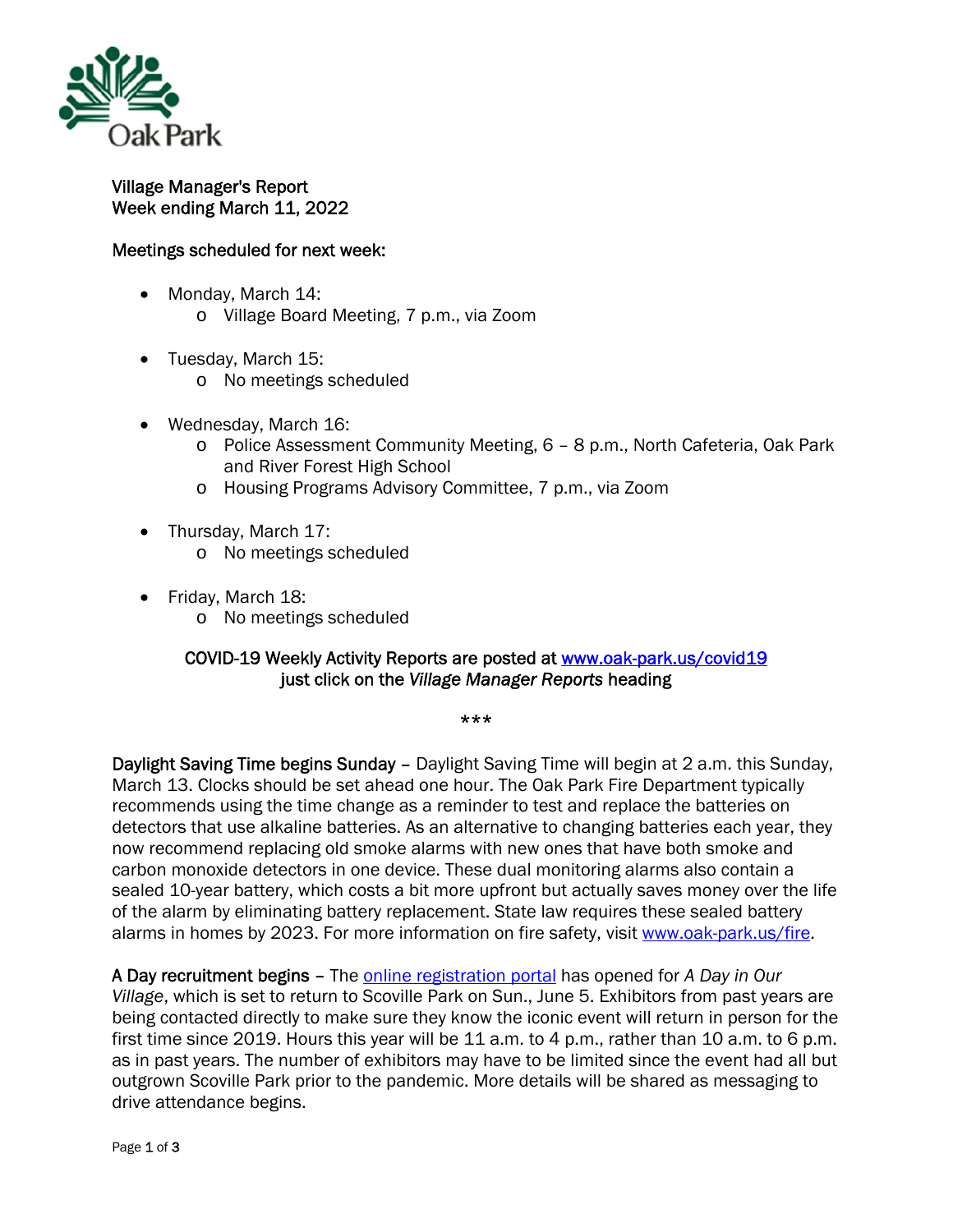Housing voucher list opens - For the first time since 2004, the **Oak Park Housing Authority** will accept pre-applications to add 150 new households to the waiting list for the *Housing Choice Voucher Program* that helps very-low-income households pay their monthly rent. Formerly known as Section 8, the voucher program is a locally administrated federal initiative that helps pay a portion of the rent based on a qualified household's monthly income. The 150 new households added to the Oak Park list will be selected at random from all pre-applications received between 8:30 a.m. on Mon., March 14 and 3 p.m. on Fri., March 25. The online portal for pre-application portal opens Mon., March 14. Click here for more information…

Policing assessment update – The first meeting of the public input phase of Oak Park's comprehensive community safety study was held virtually last night (March 10), giving interested residents an opportunity to weigh in on ways the Oak Park Police Department can improve the equitable delivery of services. A second meeting will be held in person from 6 to 8 p.m. on Wed., March 16 in the North Café at Oak Park and River Forest High School. This in-person meeting will focus on the Police Department's calls-for-service model and police operations. A similar meeting focusing on the calls-for-service model will be held virtually from 6 to 8 p.m. on Thursday, March 23. Zoom links, details about other participation opportunities and general information on the project are posted on the project's engagement web page www.oak-park.us/policeassessment.

Holiday traffic enforcement – Oak Park Police will be joining law enforcement agencies across the state and country in stepping up traffic enforcement during time leading up to St. Patrick's Day. In addition to looking for alcohol- and drug-impaired drivers, the Oak Park Police Department also will be focusing on seat-belt enforcement, particularly at night when seat-belt usage rates are lowest. Speeding, distracted driving and other traffic laws also will be strictly enforced. The campaign will run through March 18. More information is posted on the Village website.

Climate plan update – Efforts are well underway to garner input from residents to help craft a comprehensive climate plan for Oak Park. The equity-centered, community-driven plan is expected to guide Oak Park's sustainability efforts for years to come and help Oak Parkers stay and thrive in the Village in the face of climate change. From transportation and recycling to agriculture and open space, official messaging is stressing the fact that the Village Board wants to hear the voices of the community. Feedback is being gathered via an interactive platform at www.oak-park.us/climateplan.

Business licensing update – This year appears to be building on the 2021 pace of business licensing, with 20 new licenses issued through February of 2022. For the same period in 2021, 10 new business licenses had been issued, compared to 12 in 2020 and 6 in 2019. A list of new business licenses is updated monthly and posted online at www.oakpark.us/businessservices – just click on the *Business Licenses and List of New Businesses* title.

Construction update – ComEd will begin overhead utility work next week in the alleys between Madison Street, Wesley Avenue, Oak Park Avenue and Washington Boulevard as